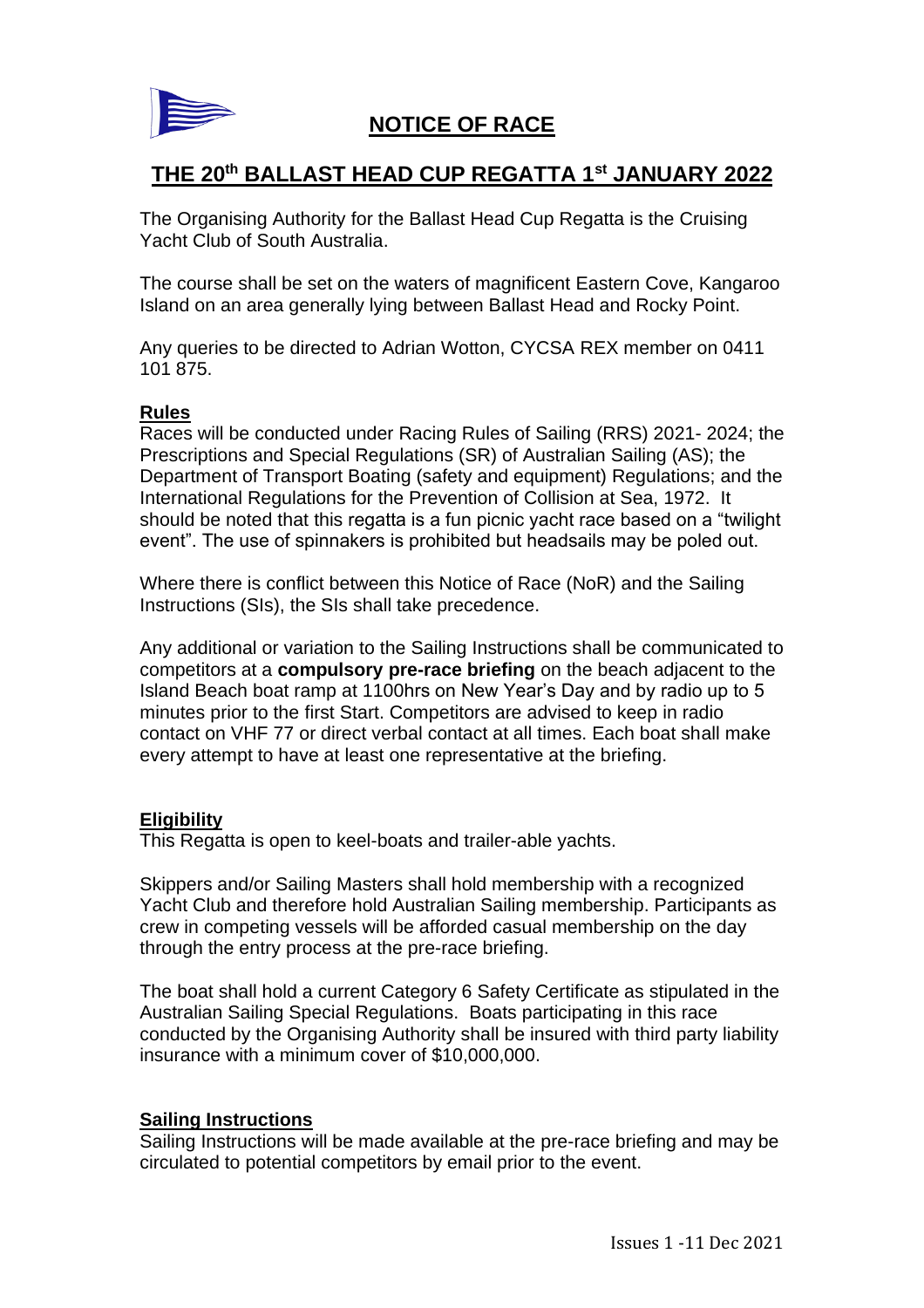## **Boat Identification**

Boats are required to display a sail number, with the starboard number being affixed above the port number. Boats without a number may not be able to be identified and may therefore not have a finishing time or a position in the fleet determined.

## **Entry Fee**

Registration and the payment of a \$10.00 entry fee per boat shall be made at the pre-race briefing. The entry fee includes one complementary sausage sizzle per boat. An entrant who fails to register and pay the entry fee at the briefing may be treated as a non-starter.

## **Handicaps**

Handicaps shall be calculated from the results of previous Ballast Head Cup Regattas. For new entrants, a handicap shall be allocated using its known Twilight handicap; local information; its performance on the first lap of the twolap course or a combination of all three parameters.

## **Fleet Allocation**

In order that boats may experience some close-quarter sailing toward the latter stages of the race and to get all crews to arrive at the on-shore BBQ and drinks after the race at about the same time, they shall be divided into the "**Ballast Fleet"** (lower handicaps) and "**Rocky Fleet**" (higher handicaps) with thirty minutes separating their Starting Signals. All elapsed and corrected times shall be calculated from the respective Start Times into a single result list. The Fleet allocation shall be announced as soon as possible after the briefing.

## **Prizes**

Depending upon entries, a handicap event may also be conducted simultaneously for multi-hulls, but which are not eligible to win any of the three Ballast Head trophies, however a Multi-hull trophy may be awarded depending upon multi-hull entries.

The following prizes shall be awarded: -

- 1. The Ballast Head Perpetual Cup and pennant: Line Honours.
- 2. The Ballast Head Perpetual Trophy and pennant: Handicap winner.
- 3. The Jamie Cowell Memorial Perpetual Trophy and pennant: Best first time Regatta entrant on corrected time other than the line honours and handicap winners.
- 4. Multi-hull Trophy. Multi-hull handicap winner and pennant, (Three entry minimum)

Should there not be an eligible first-time entrant as defined in 3. above, the Organising Committee shall make a discretionary decision and award the Jamie Cowell Memorial Trophy accordingly.

All first-time entrants shall receive a Ballast Head medallion.